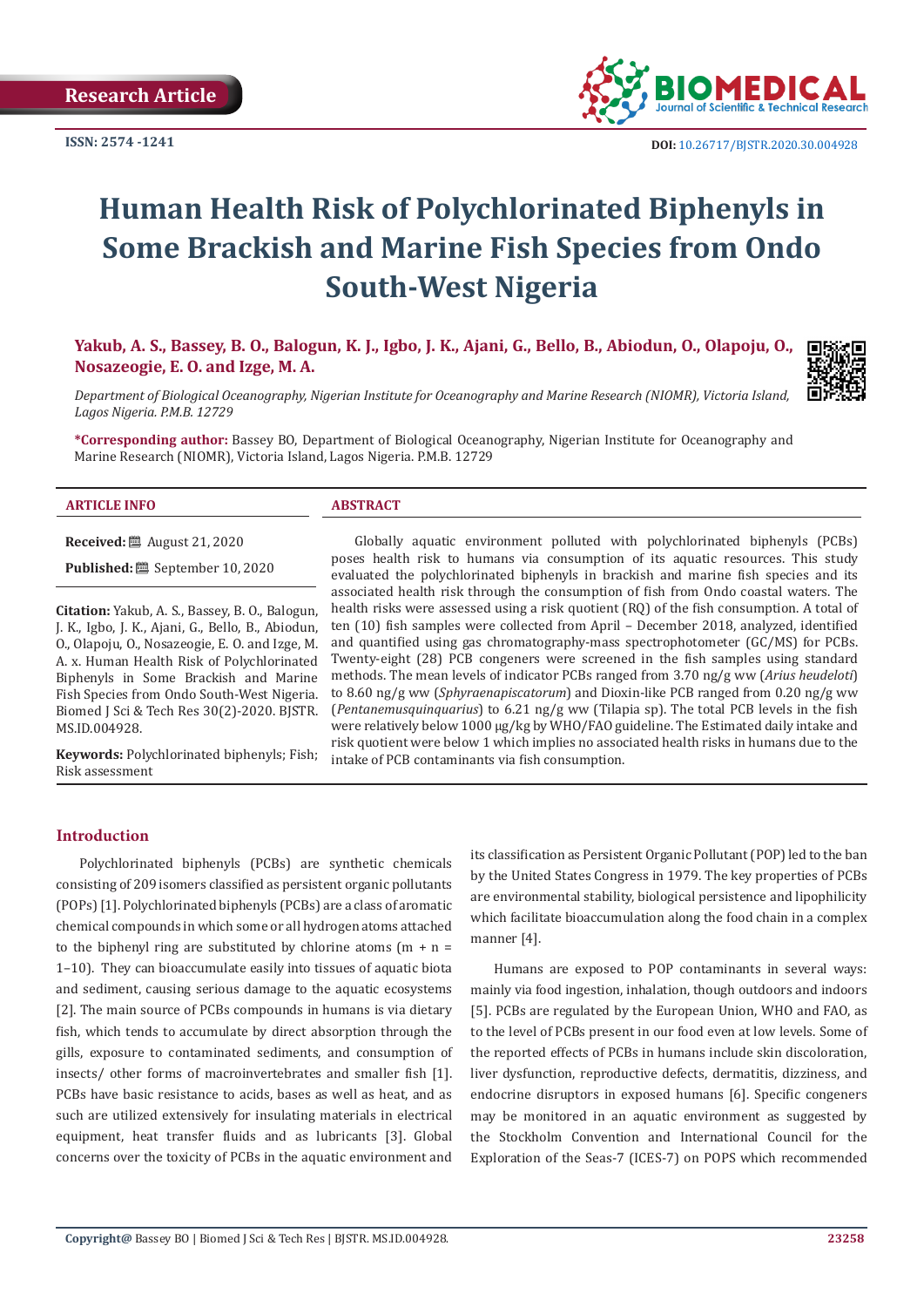the measurement of seven indicator PCB congeners (PCB-28, PCB-52, PCB-101, PCB-118, PCB-138, PCB-153, and PCB-180) to characterize contamination by PCBs in any environment. One of these seven, PCB118, is classified as a dioxin-like PCB. The six nondioxin-like (NDL) PCBs (PCB nos. 28, 52, 101, 138, 153, 180) used as indicators are representative of the congeners used in the PCB mixtures in the past and of the PCBs found in the environment [2]. In aquatic organisms, most studies have reported on PCBs in the muscles of fish (Baeyens et al., 2007). Thus, fish serve as a crucial constituent of human diets which increases the intake of omega-3 fatty acids which in turn lowers cholesterol, cancer risks, and blood pressure levels. However, despite the beneficial aspects of the consumption of fish, it may contain contaminants such as PCBs or other forms of pollutants. Hence this study underscores the potential uptake of PCBs in fish and its associated health risk via

consumption by human from Ondo South West Nigeria.

## **Materials and Methods**

## **Study area**

The study area lies in 6°21'1.6" N latitude and 4°48'11.8" E longitude which falls within the transgressive mud beach zone of the Nigerian coastline. The area lies east of the West African Lagoon system and on the western Flank of the Niger Delta Basin. The general stratigraphy of Ondo State coast therefore differs from that of the Niger Delta by having about 60m mud overlying the Benin sands [7]. The fish species were collected from the Igbokoda fish landing site located in Ilaje local government area, Ondo state Nigeria. The community is vastly known for their fishing activities both inland and extensively into the sea via Mahin Lagoon. The GPS coordinate of the sampling location is presented in Figure 1.



**Figure 1:** Map of the Igbokoda fish landing site, Ilaje Ondo State.

# **Sampling Procedure**

 The fish species were collected from fisher folks at the Igbokoda fish landing site, Ondo state (April – December 2018). The caught fish species from the sea and brackish waters were collected and stored in an ice container before transporting to the laboratory and stored at a temperature of -20<sup>o</sup>C until ready for further analysis. The identified fish species used for the study were *Pseudotolithus senegalensis, Arius heudeloti, Cynoglossus senegalensis, Galeoides decadactylus, Mugil cephalus, Penaeus notialis, Pentanemus quinquarius, Sardinella eba, Sphyraena piscatorum and Tilapia* (Black jaw).

## **Analytical procedures and Methods**

Determination of PCBs in environmental samples consisted of 3 main steps:

a. Extraction,

b. Purification/fractionation of the extract and

c. Chromatographic separation, identification/quantification.

 Twenty eight (28) PCB congeners, #8, #18 #28, #44, #52, #60, #77, #81, #101, #105, #114, #118, #123, #126, #128, #138, #153, #156, #157, #167, #169, #170, #180, #185, #189, #195, #206 and #209 were screened in the fish samples from Ondo Inland waters. The analytical standards (>98% purity) were used to prepare fortification and standard solutions. The extracted samples were subjected to gas chromatography for identification/quantification. The compounds were analyzed using a gas chromatography mass spectrophotometer (GC/MS).

## **Statistical Analysis**

The statistical analysis of the data was based on the variation of average values by ANOVA and a significance level of  $p<0.05$  was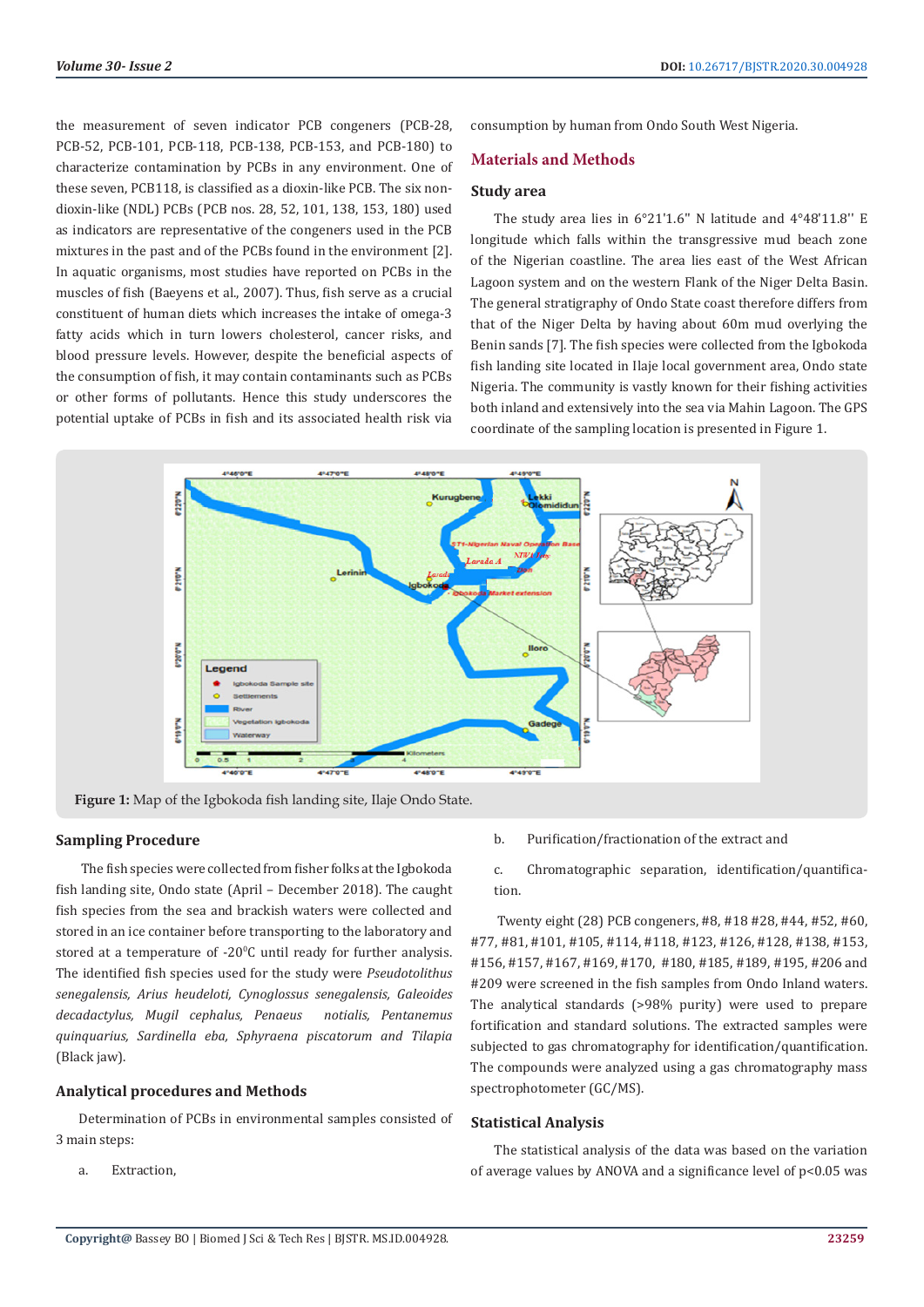used. When the p-value was lower than 0.05, it was considered statistically significant. All statistical tests were performed using SPSS 22 software.

## **Dietary Intake Estimation**

Human exposure assessment of PCBs through oral ingestion is generally estimated using the daily intake of the contaminant. The estimated total daily intake (EDI) of the contaminants in a given fish species was calculated as follows [8]

## EDI = C x Intake / BW

Where EDI is the estimated daily intake (ng/kg body wt./day), C is the average concentration of measured PCBs (ng/g wet weight), Intake is the daily food consumption of fish (0.0548 kg/capita/day) (FAO, 2014) and BW is the average consumer body weight (70 kg for adult men).

## **Risk Assessment**

The potential risks of non-carcinogenic effects were evaluated by the risk assessment index known as the risk quotient (RQ). The RQ is defined as the ratio of daily fish exposure level (EDI) in relation to reference dose (RfD) considering non-carcinogenic effects of the contaminants. The RQ was calculated as follows [9]

## $RQ = EDI / RfD$

where EDI is the estimated daily intake (ng/kg body wt./day); and RfD is the reference dose (ng/kg day). The RfD applied in this study was 20 ng/kg day [9].

# **Toxic Equivalency (TEQ)**

Toxic equivalency factors (TEFs) are being developed to assess the potency of polyhalogenated aromatic hydrocarbons, including dioxin-like polychlorinated biphenyls (dl-PCBs) (Table 1). In this study the concentrations of individual dl-PCB congeners are multiplied by their TEFs and the results summed to give a toxicity value expressed in TCDD toxic equivalents (TEQs) through the following equation:

# dl-PCB TEO =  $\Sigma$ dl-PCBi x TEF

**Table 1:** PCB Congener Toxicity Equivalent Factors (TEF) (Van den Berg et al., 2006).

| PCB UPAC No.                       | <b>TEF-WHO 2005</b> |
|------------------------------------|---------------------|
| <b>Non-ortho substituted PCBs</b>  |                     |
| <b>PCB 77</b>                      | 0.0001              |
| <b>PCB 81</b>                      | 0.0003              |
| <b>PCB 126</b>                     | 0.1                 |
| <b>PCB 169</b>                     | 0.03                |
| <b>Mono-ortho substituted PCBs</b> |                     |
| <b>PCB 105</b>                     | 0.00003             |
| <b>PCB 114</b>                     | 0.00003             |
| <b>PCB 118</b>                     | 0.00003             |
| <b>PCB 123</b>                     | 0.00003             |
| <b>PCB 156</b>                     | 0.00003             |
| <b>PCB 157</b>                     | 0.00003             |
| <b>PCB 167</b>                     | 0.00003             |
| <b>PCB 189</b>                     | 0.00003             |

## **Results**

## **Biometric Data of Fish Sample**

The mean biometric data of the weight, total length and standard length of the fish species are presented in Table 2. The highest mean weight value of  $507.00 \pm 3.46$  was observed for Sphyraena piscatorum and lowest value of  $4.75 \pm 0.17$  for shrimp (Penaeus notialis). The total and standard lengths observed highest value in Sphyraena piscatorum and lowest in Penaeus notialis respectively. All the fish samples were native to the Mahin Lagoon and belonged to different trophic levels.

**Table 2:** Biometric Data of Fish Samples from Igbokoda fish landing site.

| <b>Fish species</b>         | Weight $(g)$                     | $TL$ (cm)                      |                                |
|-----------------------------|----------------------------------|--------------------------------|--------------------------------|
| Arius heudeloti             | $213.48 \pm 27.62$ <sup>d</sup>  | $28.17 \pm 0.33$ <sup>d</sup>  | $26.17 \pm 4.21$ <sup>c</sup>  |
| Cynoglossus senegalensis    | $79.90 \pm 28.98$ abc            | $25.60 \pm 2.91$ <sup>cd</sup> | $24.58 \pm 4.08$ <sup>bc</sup> |
| Mugil cephalus              | $103.23 \pm 10.43$ <sup>bc</sup> | $22.67 \pm 0.33$ <sup>bc</sup> | $17.67 \pm 0.88$ bc            |
| Pengeus notiglis            | $4.75 \pm 0.17$ <sup>a</sup>     | $8.67 \pm 0.18$ <sup>a</sup>   | $7.11 \pm 0.33$ <sup>a</sup>   |
| Pentanemus quinquarius      | $56.19 \pm 6.67$ <sup>ab</sup>   | $20.28 \pm 0.59^{\circ}$       | $15.15 \pm 0.94$ <sup>ab</sup> |
| Pseudotolithus senegalensis | $104.25 \pm 56.93$ bc            | $21.17 \pm 1.67$ <sup>b</sup>  | $20.17 \pm 4.67$ <sup>bc</sup> |
| Sardinella eba              | $174.01 \pm 53.48$ <sup>cd</sup> | $21.40 \pm 1.16^b$             | $21.63 \pm 4.33$ <sup>bc</sup> |
| Sphyraena piscatorum        | $507.00 \pm 3.46$ <sup>e</sup>   | $40.83 \pm 0.88$ <sup>e</sup>  | $45.03 \pm 1.51$ <sup>d</sup>  |
| Tilapia (Black jaw)         | $214.35 \pm 2.23$ <sup>d</sup>   | $20.97 \pm 0.26^{\circ}$       | $16.13 \pm 0.59$ <sup>ab</sup> |

**PCBs in fish species:** A total of 13 congeners were detected in all fish species- PCB 8, PCB 18, PCB 28, PCB 44, PCB 60, PCB 77, PCB 81, PCB 101, PCB 105, PCB 114, PCB 118, PCB 156, and PCB 157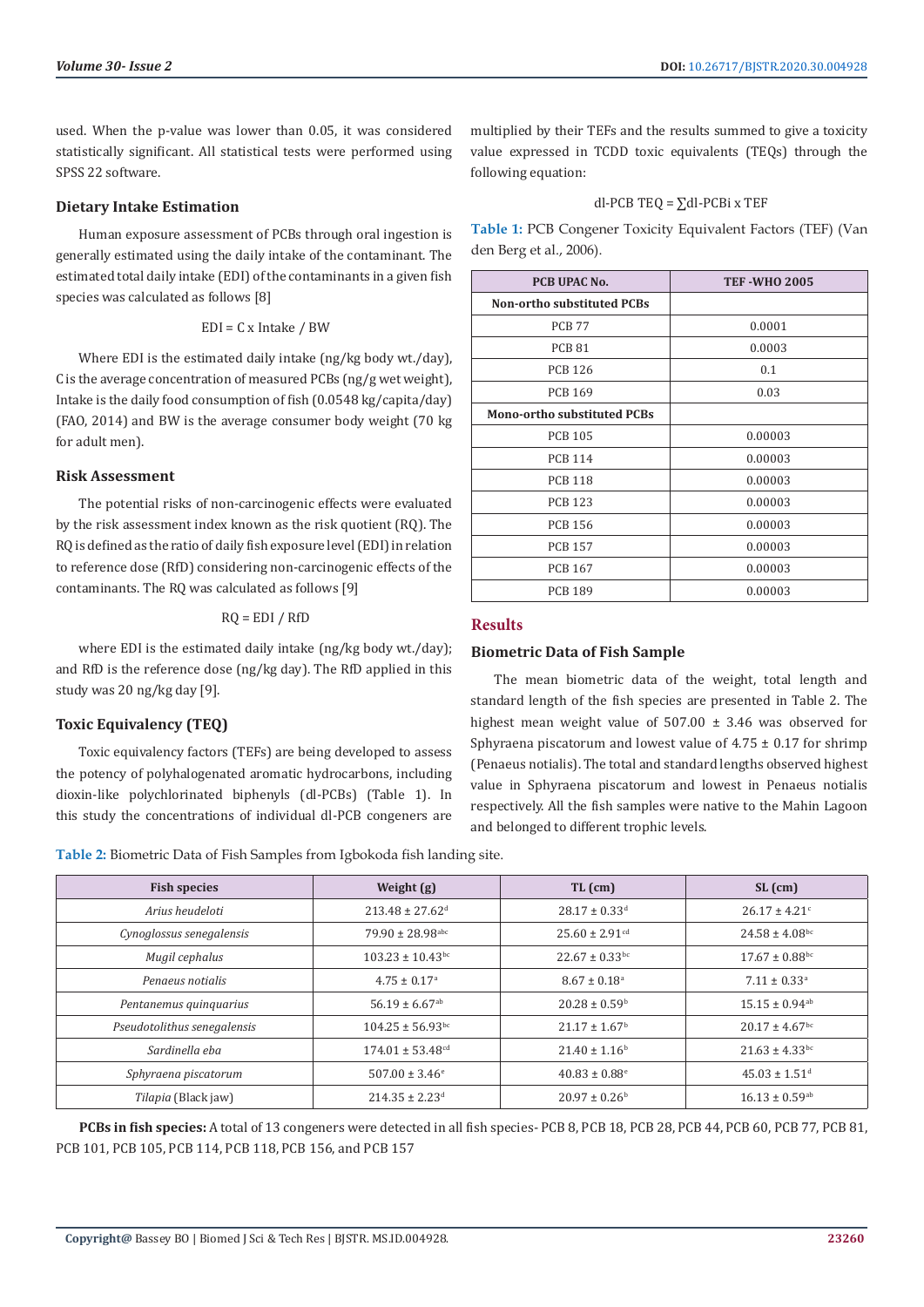## **Indicator PCBs in Fish Samples**

The mean distribution pattern of the indicator PCBs varied greatly between fish species (Figure 2). Marker PCB congeners PCB- 28, PCB- 118 PCB-101 were significant and bioavailable in the muscles of the *Arius heudeloti, Cynoglossus senegalensis, Pentanemus quinquarius, Pseudotolithus senegalensis, Sardinella eba and Sphyraena piscatorum*. The PCB- 52, PCB- 138, PCB- 153 and PCB- 180 were below detectable level. The highest concentration was detected in P. notialis with value of 0.0054 ± 0.002 in PCB- 28. For PCB 101, the most prominent concentration was detected in Sphyraena piscatorum with notable value of  $0.0035 \pm 0.001$  mg/kg and PCB- 118 was detected in Pentanemus quinquarius with 0.0006 ± 0.00001 mg/kg. Statistically, there were no significant differences (p>0.05) of the marker PCBs in the muscles of the fish species. The mean levels of total indicator PCB congeners in investigated fish species from the Igbokoda fish landing site of Nigeria estimated daily intake (EDI) and risk quotient (RQ) are shown in Table 3.



**Figure 2:** Marker PCBs in Fish species.

**Table 3:** Levels of total indicator PCBs (ng/g wet weight, mean) determined in fish collected from the Igbokoda fish landing site, estimated daily intake (EDI) and risk quotient (RQ).

| <b>Species</b>              | Sum I-PCBs, $ng/g$ ww | <b>EDI</b> | <b>RfD</b> | <b>RQ</b> |
|-----------------------------|-----------------------|------------|------------|-----------|
| Arius heudeloti             | 3.70                  | 0.003      | 20         | 0.0001    |
| Cynoglossus senegalensis    | 5.50                  | 0.004      | 20         | 0.0002    |
| P. notialis                 | 5.40                  | 0.004      | 20         | 0.0002    |
| Pseudotolithus senegalensis | 6.40                  | 0.005      | 20         | 0.0003    |
| Sardinella eba              | 4.40                  | 0.003      | 20         | 0.0002    |
| Sphyraena piscatorum        | 8.60                  | 0.007      | 20         | 0.0003    |

**Dioxin-like PCB Congeners:** The concentration levels of the individual seven dioxin-like PCBs (dl-PCBs) congeners (non-ortho PCBs 77, 81 and mono-ortho PCBs 105, 114, 118, 156, 157) were measured. In Table 3 the sum of the seven dl-PCBs congeners (mean values) was presented for the fish species investigated. To compare the results obtained to permissible limits outlined in the EU Council Regulation, the TEQ values and estimated daily intake (EDI) of dl-PCBs were calculated for each fish species and mean values are shown in Table 4.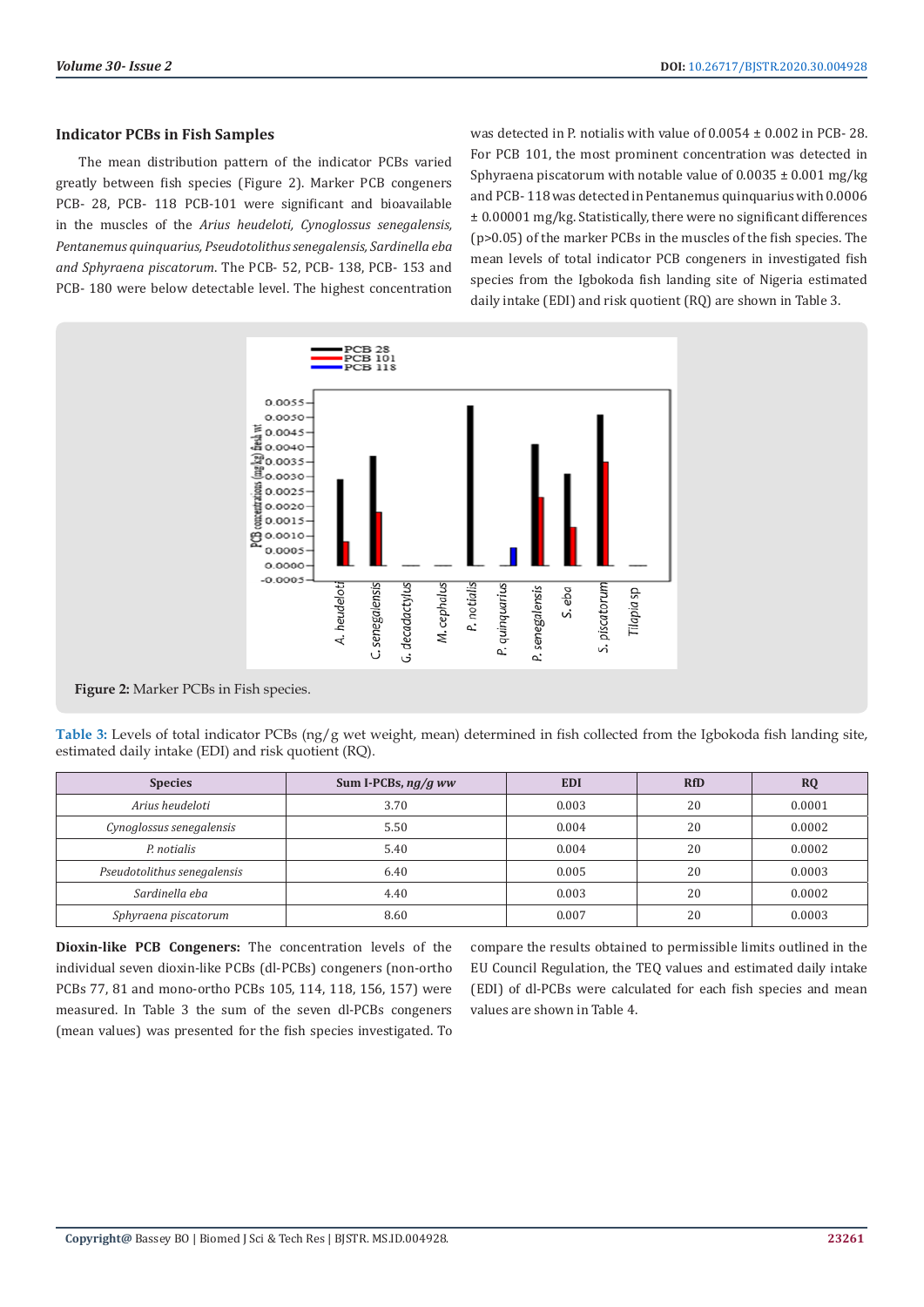| <b>Species</b>              | Sum dl-PCBs      | <b>TEO</b>           | <b>EDI</b>            | <b>TDI</b>       |
|-----------------------------|------------------|----------------------|-----------------------|------------------|
|                             | $(Mean \pm S.E)$ | $(Mean \pm S.E)$     |                       |                  |
| Arius heudeloti             | $1.59 \pm 0.81$  | $0.00023 \pm 0.0002$ | $3.29 \times 10^{-6}$ | 1-4 pg TEQ/kg bw |
| Cynoglossus senegalensis    | $2.73 \pm 1.02$  | $0.00036 \pm 0.0002$ | $5.07 \times 10^{-6}$ |                  |
| Galeoides decadactylus      | $0.09 \pm 0.05$  | $0.000009 \pm 0.00$  | $1.29 \times 10^{-7}$ |                  |
| Mugil cephalus              | $3.14 \pm 1.73$  | $0.00057 \pm 0.0005$ | $8.09 \times 10^{-6}$ |                  |
| P. notialis                 | $0.99 \pm 0.54$  | $0.00003 \pm 0.00$   | $4.29 \times 10^{-7}$ |                  |
| Pentanemus quinquarius      | $0.20 \pm 0.13$  | $0.000014 \pm 0.00$  | $2.0 \times 10^{-7}$  |                  |
| Pseudotolithus senegalensis | $1.80 \pm 0.90$  | $0.000241 \pm 0.00$  | $3.44 \times 10^{-6}$ |                  |
| Sardinella eba              | $5.13 \pm 0.23$  | $0.0015 \pm 0.00$    | $2.19 \times 10^{-5}$ |                  |
| Sphyraena piscatorum        | $0.20 \pm 0.14$  | $0.00001 \pm 0.00$   | $1.42 \times 10^{-7}$ |                  |
| Tilapia sp                  | $6.21 \pm 3.47$  | $0.0011 \pm 0.001$   | $1.59 \times 10^{-5}$ |                  |

**Table 4:** Sum of seven dl-PCBs (ng/g ww mean and standard error), determined in fish, TEQs (pg TEQ/g ww) and EDI (pg TEQs/ kg bw).

# **Discussion**

 The mean levels of I-PCBs ranged between 3.70 ng/g ww (Arius heudeloti) and 8.60 ng/g ww (Sphyraena piscatorum), calculated as the sum of 2 Indicator PCB congeners. The European Union has recommended a maximum level of 75 ng/g wet weight, calculated as the sum of the six I-PCBs in the muscle of fish [10]. The results for the sum of I-PCBs (specifically PCB 28 and 101) in all fish species did not exceed this limit. The PCB levels in this study were generally lower at <1000 µg/kg (The World Health Organization (WHO) and Food and Agriculture Organization of the United Nations (FAO) (2001) guideline is 1000 µg/kg fresh weight). The sum PCB concentration sequence in the fish species of indicator PCBs was *Sphyraena piscatorum > Pseudotolithus senegalensis > Cynoglossus senegalensis > P. notialis > Sardinella eba > Arius heudeloti, while the dioxin-like PCB concentration sequence in the fish was Tilapia sp > Sardinella eba > Mugil cephalus > Cynoglossus senegalensis > Pseudotolithus senegalensis > Arius heudeloti > Sphyraena piscatorum > Pentanemus quinquarius > P. notialis > Galeoides decadactylus*. To comprehensively evaluate risk exposure, the mean EDIs for these harmful chemicals in each fish species were calculated. Based on the measured concentrations in the fish samples, the daily dietary intake of PCBs was calculated.

The EDI values in our study were lower compared to the EDI of I-PCBs in fish from Black Sea that was calculated between 1.36 and 5.14 ng/kg bw day through consumption of goby and shad, respectively [5]. The RfD values adopted in this study are the criteria of the USEPA (Environment Agency of the United States) [9]. The RQ values in this study (Table 2) is less than 1, no obvious health risks due to the intake or uptake of contaminants via fish consumption would be experienced. The comparison of our results for TEQ values in fish with those in the literature showed lower levels than the TEQs in sardine from the Spanish Atlantic southwest coast (0.75 pg TEQ /g ww) [11] and lower than those in salmon

from the Baltic Sea (12.6 pg TEQ /g ww) [12]. The European Union has set a limit of 3.0 pg TEQ/g wet weight in the muscle meat of fish for the sum of dioxin-like PCBs [10]. In our study TEQs of the seven dl-PCBs for all investigated fish species did not exceed this limit. The EDI dl PCBs value in this study were low, while the WHO set for TDI for the sum of TEQ and l-PCB-TEQ of 1–4 pg TEQ kg/ body weight [13], which is comparable with a tolerable weekly intake of 14 pg TEQ/kg body weight as fixed by the European Union Scientific Committee on Food [14,15].

# **Conclusion**

The total PCBs (indicator and dioxin-like) levels in the fish samples from Igbokoda fish landing site were relatively low at <1000 µg/kg, below the WHO/FAO guideline of 1000 µg/kg fresh weight. All the RQ values were much lower than 1, suggesting that consumption of the fish species would not pose any non-cancer risk. However, there is need for periodic biomonitoring of the Mahin lagoon and its adjoining creeks.

# **Acknowledgment**

The authors are grateful to the Nigerian Institute for Oceanography and Marine Research, Lagos, Nigeria for providing funds for the research and materials used during the study.

## **References**

- 1. [Jonathan JWA, Woananu Aggor SEE, Adatara P, Adjorlolo Gasokpoh A](https://www.pulsus.com/scholarly-articles/variations-of-polychlorinated-biphenyls-pcbs-levels-in-the-bivalve-emgalatea-paradoxaem-from-ada-in-ghana-during-the-dry-and-wet-s-4701.html) [\(2018\) Variations of polychlorinated biphenyls \(PCBs\) levels in the](https://www.pulsus.com/scholarly-articles/variations-of-polychlorinated-biphenyls-pcbs-levels-in-the-bivalve-emgalatea-paradoxaem-from-ada-in-ghana-during-the-dry-and-wet-s-4701.html) [bivalve Galatea paradoxa from Ada, in Ghana, during the dry and wet](https://www.pulsus.com/scholarly-articles/variations-of-polychlorinated-biphenyls-pcbs-levels-in-the-bivalve-emgalatea-paradoxaem-from-ada-in-ghana-during-the-dry-and-wet-s-4701.html) [seasons. J Environ Chem Toxicol 2\(2\): 48-56.](https://www.pulsus.com/scholarly-articles/variations-of-polychlorinated-biphenyls-pcbs-levels-in-the-bivalve-emgalatea-paradoxaem-from-ada-in-ghana-during-the-dry-and-wet-s-4701.html)
- 2. [Kampire E, Rubidge G, Adams JB \(2015\) Distribution of polychlorinated](https://www.ajol.info/index.php/wsa/article/view/120114) [biphenyl residues in several tissues of fish from the North End Lake, Port](https://www.ajol.info/index.php/wsa/article/view/120114) [Elizabeth, South Africa. Creative Commons Attribution Licence 41\(4\):](https://www.ajol.info/index.php/wsa/article/view/120114) [559-570.](https://www.ajol.info/index.php/wsa/article/view/120114)
- 3. [Rudel RA, Seryak LM, Brody JG \(2008\) PCB-containing wood floor finish](https://www.researchgate.net/publication/5650920_PCB-containing_wood_floor_finish_is_a_likely_source_of_elevated_PCBs_in_residents) [is a likely source of elevated PCBs in resident's blood, household air and](https://www.researchgate.net/publication/5650920_PCB-containing_wood_floor_finish_is_a_likely_source_of_elevated_PCBs_in_residents) [dust: A case study of exposure. Environ Health 7\(2\).](https://www.researchgate.net/publication/5650920_PCB-containing_wood_floor_finish_is_a_likely_source_of_elevated_PCBs_in_residents)